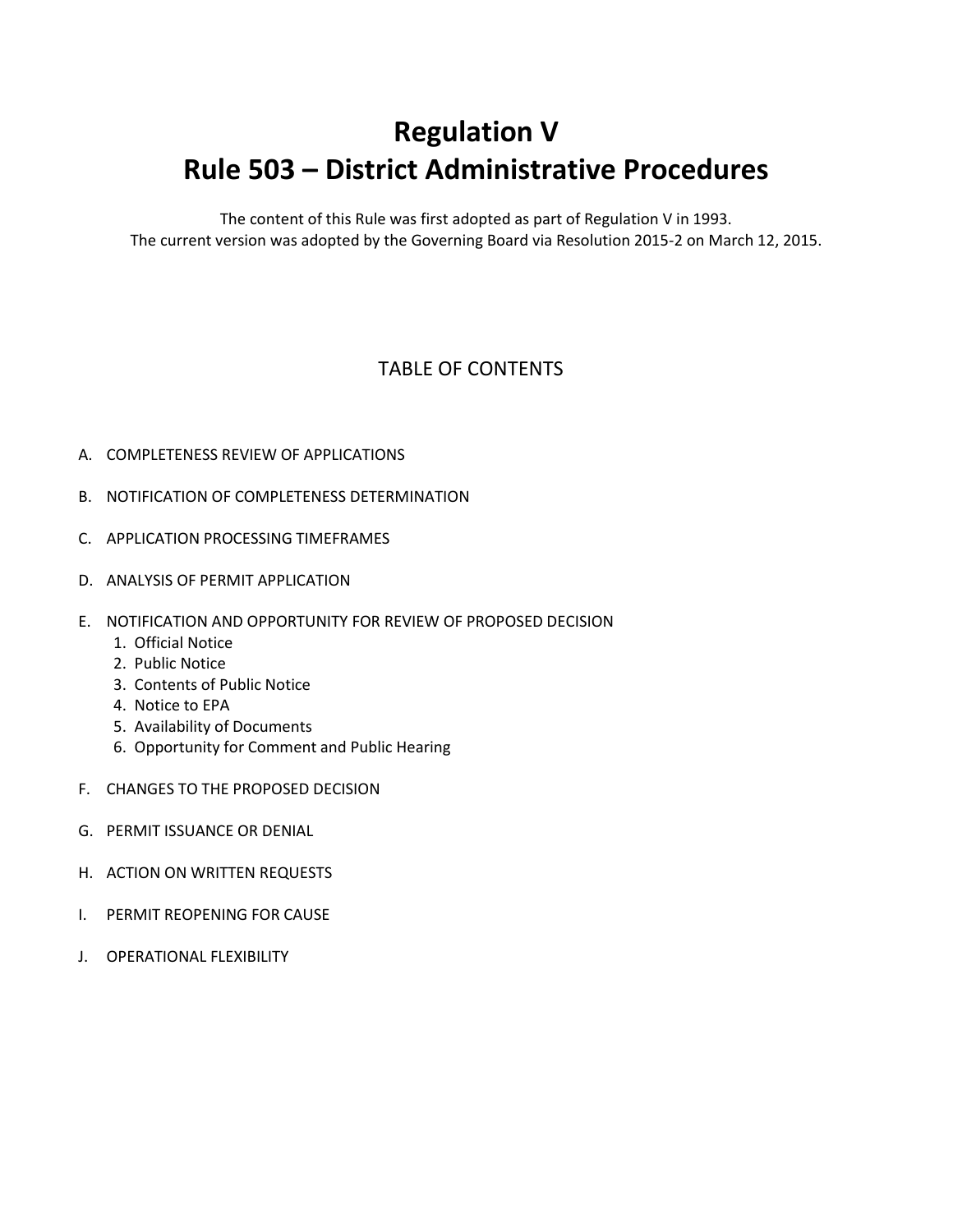## **RULE 503 DISTRICT ADMINISTRATIVE PROCEDURES**

- **A. COMPLETENESS REVIEW OF APPLICATIONS:** The APCO shall determine if an application is complete and shall notify the responsible official of the determination within the following time frames:
	- **1.** For an initial permit, permit renewal, or a significant permit modification, within 60 days of receiving the application; [Reference: 40 CFR 70.7(a)(4)]
	- **2.** For a minor permit modification, within 30 days of receiving the application.

The application shall be deemed complete unless the APCO requests additional information or otherwise notifies the responsible official that the application is incomplete within the time frames specified above. [Reference: 40 CFR 70.5(a) (2) and 70.7(a) (4)]

- **B. NOTIFICATION OF COMPLETENESS DETERMINATION:** The APCO shall provide written notification of the completeness determination to the applicant, the EPA, the ARB and any affected state and shall submit a copy of the complete application to the EPA within five working days of the determination. The APCO needs not provide notification for applications from sources that are not major sources, except as determined by the EPA. [Reference: 40 CFR 70.7(2) (iii) and 70.8 (a) (1 and 2)]
- **C. APPLICATION PROCESSING TIMEFRAMES:** The APCO shall act on a complete application in accordance with the procedures in this Rule (except as application procedures for acid rain units are provided for under regulations promulgated pursuant to Title IV of the CAA), and take final action within the following time frames: [Reference: 40 CFR 70.7(a) (2)]
	- **1.** For an initial permit for a source subject to Regulation V on the date the rule becomes effective, no later than three years after the date the rule becomes effective; [Reference: 40 CFR 70.4(b) (11)]
	- **2.** For an initial permit for a source that becomes subject to Regulation V after the date the rule becomes effective, no later than 18 months after the application is received;
	- **3.** For a permit renewal, no later than 18 months after the application is received;
	- **4.** For a significant permit modification, no later than 18 months after the application is received;
	- **5.** For a minor permit modification, within 90 days after the application is received or 60 days after written notice to the EPA on the proposed decision, whichever is later; or [Reference: 40 CFR 70.7(e) (2) (iv)]
	- **6.** For any permit application with early reductions pursuant to section 112(i)(5) of the CAA, within 9 months from the date a complete application is received. [Reference: 40 CFR 70.4(b)(11)(iii)]
	- **7.** The District shall review permits to operate simultaneously for all emissions units at a stationary source for initial issuance or renewal.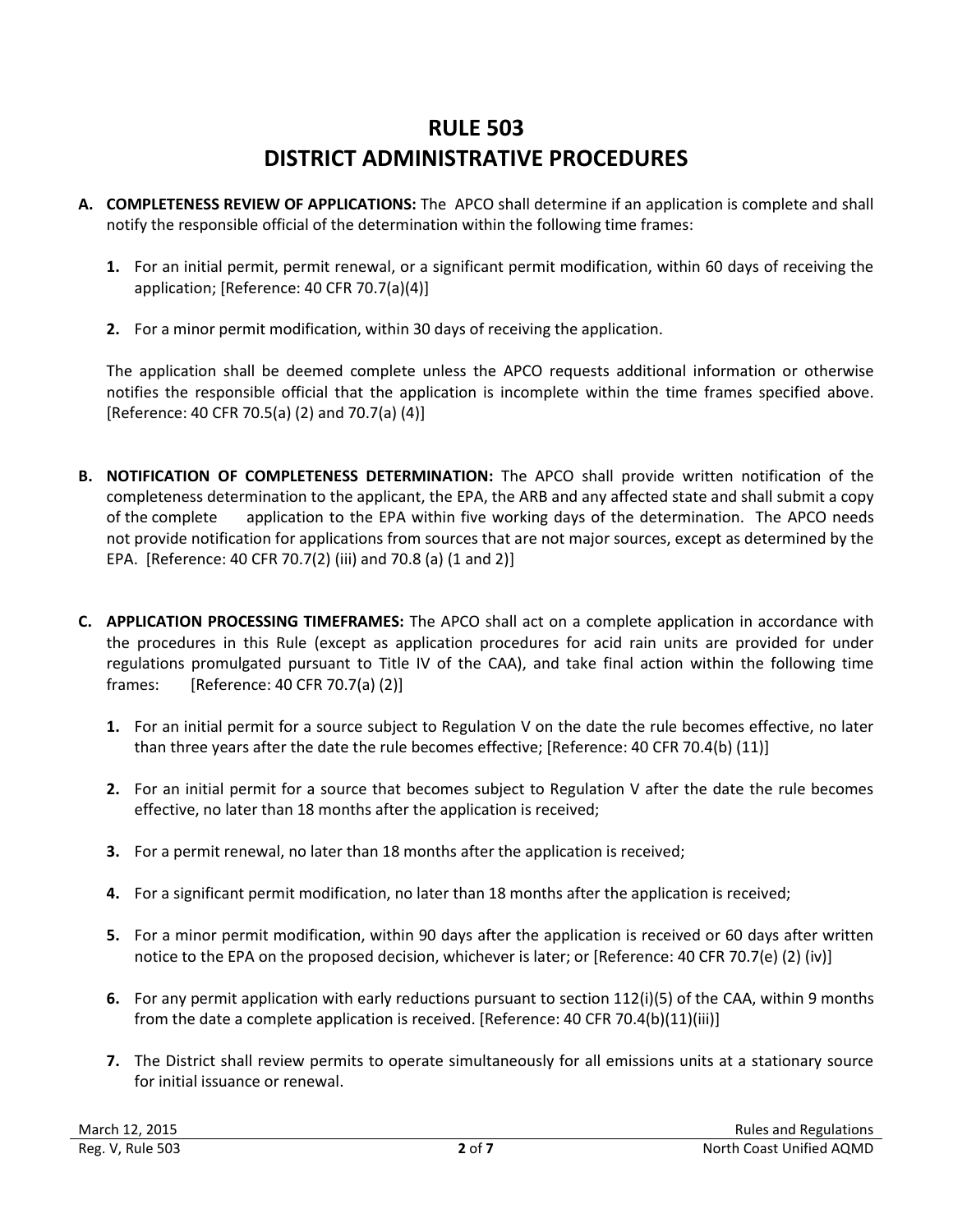- **D. ANALYSIS OF PERMIT APPLICATION:** The analysis of any application for an operating permit under Regulation V, or for renewal of such a permit, shall set forth the legal and factual bases for the proposed decision to grant or deny the permit, including references to the applicable statutory and regulatory provisions. [Reference: 40 CFR 70.7(a)(5)]
- **E. NOTIFICATION AND OPPORTUNITY FOR REVIEW OF PROPOSED DECISION:** Within the applicable time frame specified in Rule 503(C), the APCO shall provide official and public notice of and opportunity to review the proposed decision to issue a permit to operate in accordance with requirements of this Rule. [Reference: 40 CFR 70.7(h) and 70.8]
	- **1. Official Notice:** For initial permits, renewal of permits, significant permit modifications, and reopenings for cause, the APCO shall send official written notice of the proposed decision to the responsible official, the ARB, adjacent air pollution control Districts and any affected state. Official notice shall include the proposed permit and, upon request, copies of the District analysis. [Reference: 40 CFR 70.7(h)(3) and 70.8(b)(1)]

For minor permit modifications, the APCO shall provide official written notice of the proposed decision to the responsible official, the ARB and any affected state. [Reference: 40 CFR 70.7(e)(2)(iii) and 70.7(h)]

The APCO shall send Official Notice of proposed permit decisions by certified mail, return receipt requested.

- **2. Public Notice:** For initial permits, renewal of permits, significant permit modifications, and re-openings for cause, the APCO shall provide public notice of the proposed decision by publication in at least one newspaper of general circulation in the District, by mail to persons who request such notification, and, if necessary, by other means to assure adequate notice to the affected public. [Reference: 40 CFR 70.7(h)(1)]
- **3. Contents of Public Notice:** Public notice shall include the following information: [Reference: 40 CFR 70.7(h)(2 and 4)]
	- **a.** The identification of the source, the name and address of the applicant, the activities and emissions and change in emissions involved in the permit action;
	- **b.** The name and address of the District, the name and telephone number of District staff to contact for additional information;
	- **c.** The availability, upon request, of the District analysis, setting forth the legal and factual basis for the proposed decision;[Reference: 40 CFR 70.7(a)(5)]
	- **d.** The location where the public may inspect the complete application, the District's analysis, and the proposed permit;
	- **e.** A statement that the public may submit written comments regarding the proposed decision within at least 30 days from the date of publication and a brief description of commenting procedures; and
	- **f.** The date, time and place of the public hearing on the proposed decision or a statement that members of the public may request that the District hold such a hearing to receive oral comments, if one has not already been scheduled. The APCO shall provide notice of any public hearing scheduled to address the proposed decision at least 30 days prior to such hearing.
- **4. Notice to EPA:** After completion of the public notice and comment period pursuant to subsection (f), the APCO shall send written notice to the EPA of the proposed decision along with copies of the proposed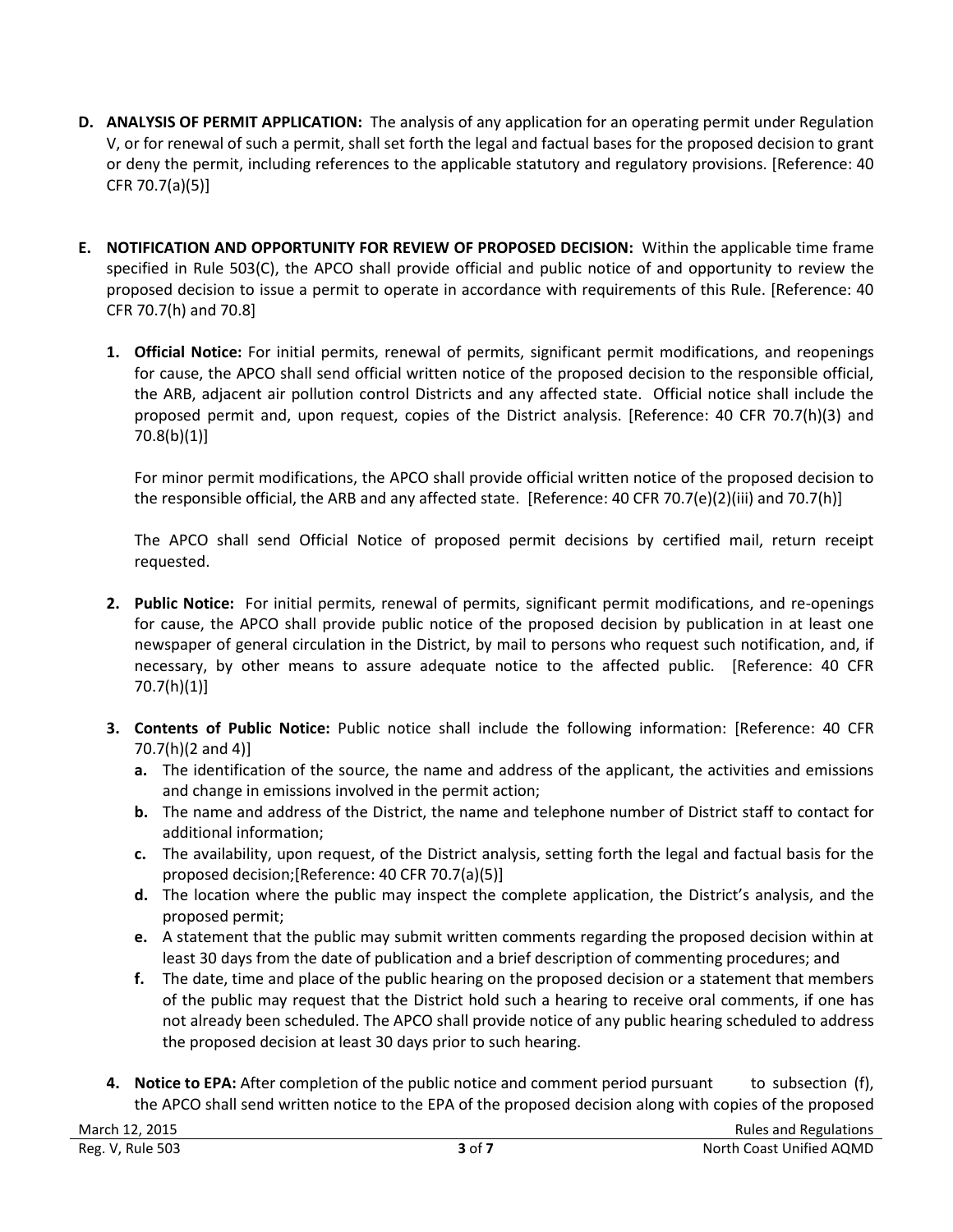permit, the District analysis, the public notice submitted for publication, the District's response to written comments, and all necessary supporting information. [Reference: 40 CFR 70.7(h)(5) and 70.8]

For minor permit modifications, the APCO shall provide written notice of the proposed decision to the EPA, the ARB, and any affected state. Additionally, the District shall provide to the EPA (and, upon request, to the ARB or any affected state) copies of the proposed permit, the District analysis, and all necessary supporting information. [Reference: 40 CFR 70.7(a)(1)(iii and v) and (5)]

- **5. Availability of Documents:** The APCO shall make available for public inspection during normal business hours copies of the following documents: [Reference: 40 CFR 70.(h)(2)]
	- **a.** The complete application;
	- **b.** The District analysis;
	- **c.** The proposed permit;
	- **d.** All submitted written comments which are postmarked by the close of the public notice and comment period of subsection (E)(6) and the District's written response to persons or agencies that submitted such comments.
- **6. Opportunity for Comment and Public Hearing:** [Reference: 40 CFR 70.7(h)(2)]
	- **a.** The District shall receive written comments regarding the proposed decision for 30 days from the date of publication of Public Notice pursuant to subsection (E)(2).
	- **b.** At any time during the public comment period, members of the public may request that the District hold a public hearing to receive oral public comment. The APCO shall provide notice of any public hearing scheduled to address the proposed decision at least 30 days prior to such hearing.
- **F. CHANGES TO THE PROPOSED DECISION:** A Changes to the proposed decision shall be governed by the following procedure:
	- **1.** The APCO may modify or change the proposed decision, the proposed permit, or the District analysis on the basis of information set forth in the comments received during the public comment period provided pursuant to Rule 503 (E)(6), or due to further analysis of the APCO. Pursuant to Rule 503(E)(4), the APCO shall forward any such modified proposed decision, the proposed permit, any changes or additions to the District analysis, and all necessary supporting information to the EPA.[Reference: 40 CFR 70.7(g)(5) and 70.8(b)(2)]
	- **2.** If the EPA objects in writing to the proposed decision within 45 days of being notified of the proposed decision and receiving a copy of the proposed permit and all necessary supporting information pursuant to Rule 503 (E)(4), the APCO shall not issue the permit until the written issues and objections raised by the EPA are resolved. The APCO shall either deny the application or revise and resubmit a permit which addresses the deficiencies identified in the EPA objection within the following time frames: [Reference: 40 CFR 70.7(e)(2)(iv) and 70.8(c)]
		- **a.** For initial permits, permit renewals, and significant permit modifications, within 90 days of receiving the EPA objection; or
		- **b.** For minor permit modifications, within 90 days of receipt of the application or 60 days of the notice to EPA, whichever is later.
	- **3.** If the Administrator does not object in writing, any person may petition the Administrator within 60 days after the expiration of the Administrator's 45-day review period to make such objection. If the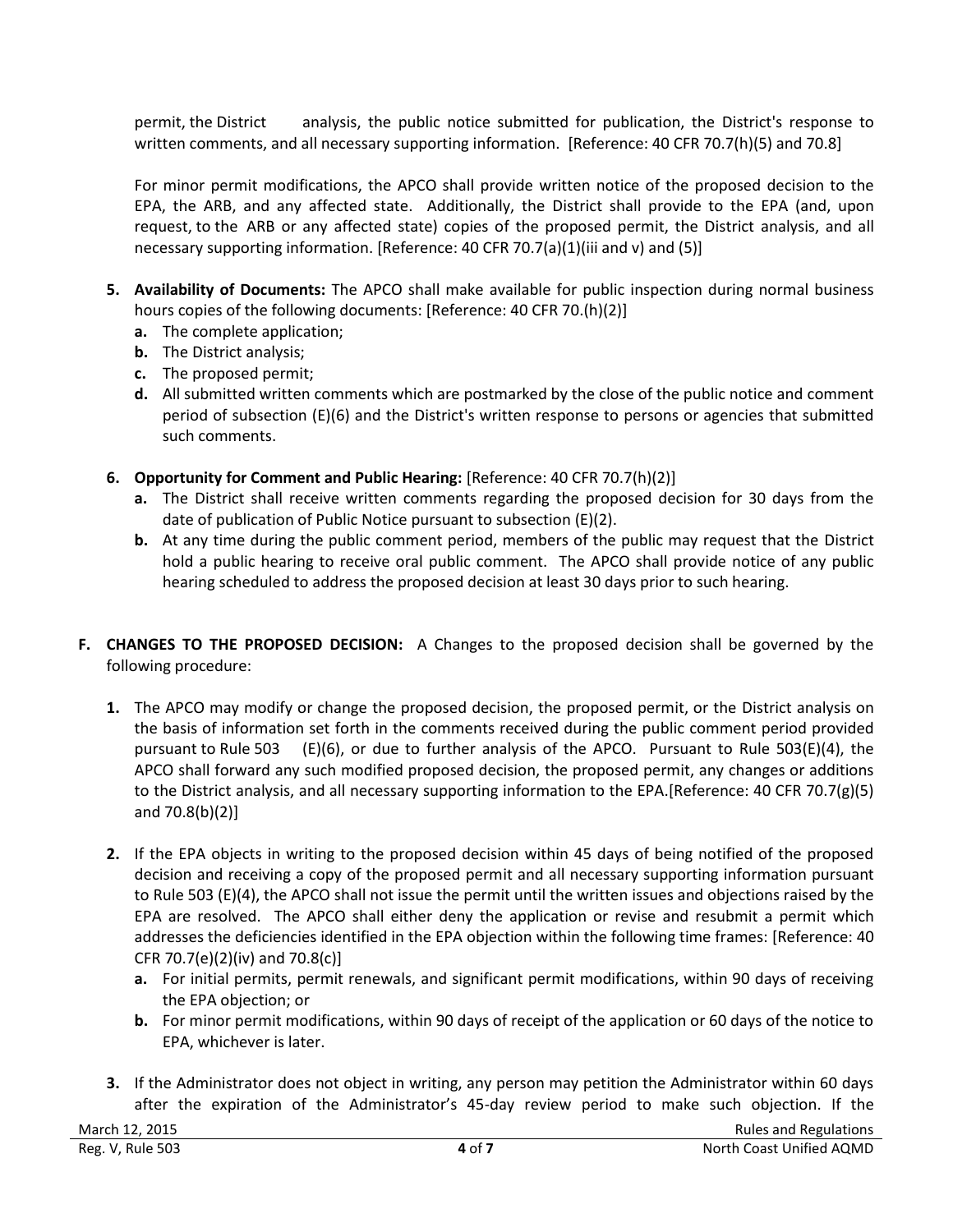Administrator objects to the permit as a result of a petition and the permit has not been issued, the permitting authority shall not issue the permit until the issues and objections raised in the public petition are resolved. Issues and objections which were not raised during the 30-day public comment period will not be considered in this process, unless it was impracticable to raise such objections within the public comment period, or unless the grounds for such objection arose after the public comment period.[Reference: 40 CFR 70.8(d)]

**G. PERMIT ISSUANCE OR DENIAL:** If the EPA does not object in writing within 45 days of the notice provided pursuant to Rule 503 (E)(4), or the APCO submits a revised permit pursuant to Rule 503(F), the APCO shall expeditiously issue the final permit to operate or deny the application. In any case, the APCO shall take final action on an application within the applicable time frame specified in Rule 503(C). Failure of the APCO to act on a permit application or permit renewal application in accordance to the time frames provided in Rule 503(C), shall constitute final action for purposes of obtaining judicial review to require that action on the application be taken expeditiously. [Reference: 40 CFR 70.(b)(xi), 70.7(a)(1)(v) and (a)(2), and 70.8(c)]

The APCO shall send written notification of the final issuance or denial of a permit to the responsible official of the source, the EPA, the ARB and any person or affected state that submitted comments during the public comment period. Written notification of any refusal by the District to accept all recommendations for the proposed permit that an affected state submitted during the public comment period shall be sent to EPA and affected states. The APCO shall submit a copy of a permit to operate, as issued, to the EPA and provide a copy to any person or agency requesting a copy. If the application is denied, the APCO shall provide reasons for the denial in writing to the responsible official along with the District analysis and cite the specific statute, rule, or regulation upon which the denial is based. [Reference: 40 CFR 70.8(a)(1)]

- **H. ACTION ON WRITTEN REQUESTS:** The APCO shall act on a written request of a responsible official for permit action using the applicable procedure specified in this Rule. [Reference: 40 CFR 70.7(d)(3)]
	- **1.** Administrative Permit Amendment: Any The APCO shall take final action no later than 60 days after receiving the written request for an administrative permit amendment.
		- **a.** After designating the permit revisions as an administrative permit amendment, the APCO may revise the permit without providing notice to the public or any affected state.
		- **b.** The APCO shall provide a copy of the revised permit to the responsible official and the EPA.
		- **c.** While the APCO need not make a completeness determination on a written request, the APCO shall notify the responsible official if the APCO determines that the permit cannot be revised as an administrative permit amendment.
	- **2.** Permit Modification for a Condition that is not Federally Enforceable: The APCO shall take action on a written request for a permit modification for a condition that is not federally enforceable in accordance with the requirements of Regulation I, Rule 102 under the following circumstances: [Reference: 40 CFR 70.4(b)(14), 70.6(b)]
		- **a.** Any change at the stationary source allowed by the permit modification shall meet all applicable federal requirements and shall not violate any existing permit term or condition; and
		- **b.** The APCO provides to the EPA a contemporaneous written notice describing the change, including the date, any change in emissions or air pollutants emitted, and any applicable federal requirement that would apply as a result of the change.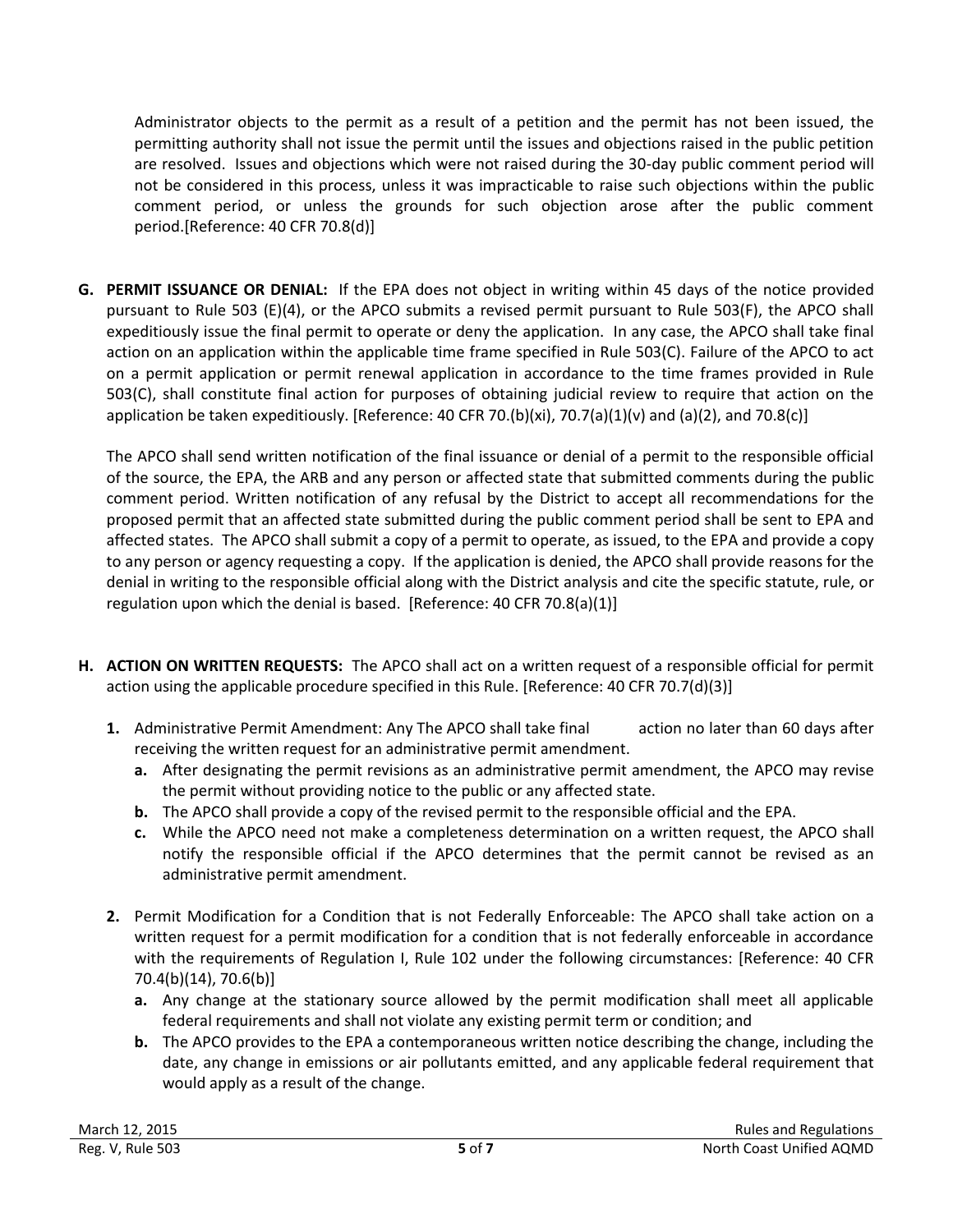**3. Permits to Operate for New Emissions Unit:** The APCO shall take action on a written request for a permit to operate a new emissions unit in accordance with the requirements for of Regulation I, Rule 102 under the circumstances specified in Rule 503 (H)(2). However, if Rule 502(F)(3) applies, the APCO shall require the submittal of a standard District application and take action on that application pursuant to the requirements of Regulation V.

## **I. PERMIT REOPENING FOR CAUSE:**

- **1.** The APCO shall reopen and revise a permit to operate during the annual review period required by H&SC Section 42301(c), or petition the District hearing board to do so pursuant to H&SC Section 42307, whichever is applicable, prior to its expiration date upon discovery of cause for reopening or upon notification of cause for reopening by the EPA, or within 18 months of promulgation of a new applicable federal requirement. The APCO shall act only on those parts of the permit for which cause to reopen exists. [Reference: 40 CFR 70.7(f)(2)]
- **2.** Circumstances that are cause for reopening and revision of a permit include, but are not limited to, the following:
	- **a.** The need to correct a material mistake or inaccurate statement;
	- **b.** The need to revise or revoke a permit to operate to assure compliance with applicable federal requirements;
	- **c.** The need to incorporate any new, revised, or additional applicable federal requirements, if the remaining authorized life of the permit is 3 years or greater, no later than 18 months after the promulgation of such requirement (where less than 3 years remain in the authorized life of the permit, the APCO shall incorporate these requirements into the permit to operate upon renewal); or
	- **d.** The need to reopen a permit issued to acid rain unit subject to Phase II of Title IV of the CAA to include: [Reference: 40 CFR 70.7(f)(1)]
		- **i.** Oxides of nitrogen requirements prior to January 1, 1999, and
		- **ii.** Additional requirements promulgated pursuant to Title IV as they become applicable to any acid rain unit governed by the permit.
- **3.** In processing a permit reopening, the APCO shall use the same procedures as for an initial permit and additionally: [Reference: 40 CFR 70.7(f)(2), (f)(3) and  $(g)(5)(i)$ ]
	- **a.** Provide written notice to a responsible official and the EPA at least 30 days, or a shorter period in the case of an emergency, prior to reopening a permit; and
	- **b.** Complete action to revise the permit as specified in the notice of reopening within 60 days after the written notice to the EPA pursuant to Rule 503(E)(4), if the EPA does not object, or after the APCO has responded to EPA objection pursuant to Rule 503(F)(2).
- **J. OPERATIONAL FLEXIBILITY:** The APCO shall allow specified changes in operations at a source without requiring a permit revision for conditions that address an applicable federal requirement. The APCO shall not allow changes which constitute a modification under Title I of the CAA or Regulation I, Rules 101, 102, or 110, or that result in an exceedance of the emissions allowable under the facility's permit, whether expressed therein as a rate of emissions or in terms of total emissions without revision to the permit. The source may gain operational flexibility through use of the following options: [Reference: 40 CFR 70.4(b)(12) and  $(d)(3)(viii)$ ]